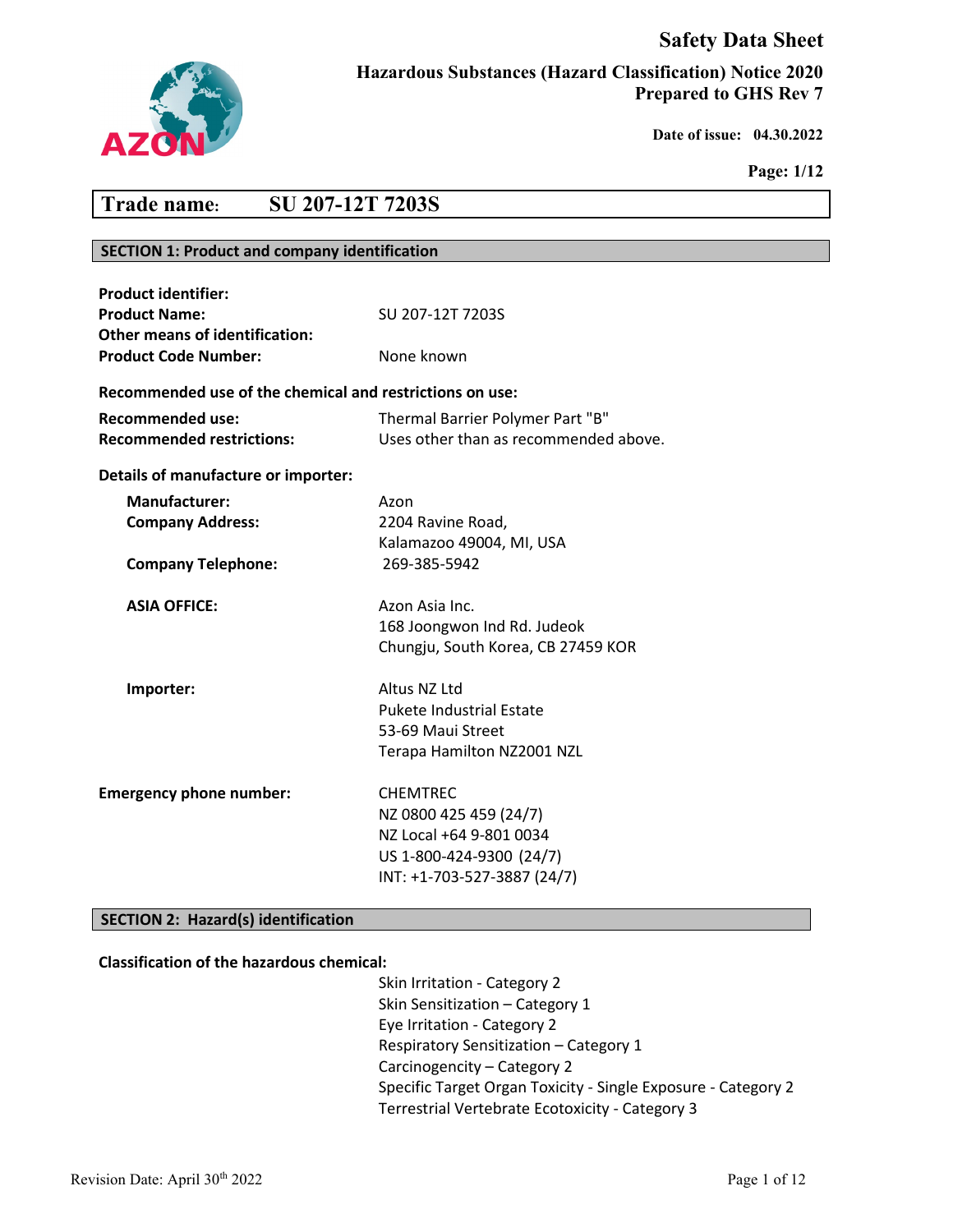**Label elements, including precautionary statements:**

**GHS Signal word: DANGER.**

- **GHS Hazard statement(s):** H315 Causes skin irritation
	- H317 May cause an allergic skin reaction
	- H319 Causes serious eye irritation
	- H334 May cause allergy or asthma symptoms or breathing difficulties if inhaled
	- H351 Suspected of causing cancer
	- H371 May cause damage to organs (Oral, Kidneys)
	- H433 Harmful to terrestrial vertebrates**.**

**GHS Hazard symbol(s):**



### **GHS Precautionary statement(s):**

- P201 Obtain special instructions before use.
- P202 Do not handle until all safety precautions have been read and understood.
- P260 Do not breathe dust/fume/gas/mist/ vapours/spray
- P264 Wash thoroughly after handling
- P270 Do not eat, drink or smoke when using this product.
- P272 Contaminated work clothing should not be allowed out of the workplace
- P280 Wear protective gloves / protective clothing / eye protection / face protection.
- P284 [In case of inadequate ventilation] wear respiratory protection.

#### **Response:**

- P302+P352 IF ON SKIN: Wash with plenty of water
- P304+P340 IF INHALED: Remove person to fresh air and keep comfortable for breathing.
- P305+P351+P338 IF IN EYES: Rinse cautiously with water for several minutes. Remove contact lenses, if present and easy to do. Continue rinsing.
- P308 + P313 IF exposed or concerned: Get medical advice/attention.
- P321 Specific treatment (see sections 4 to 8 on this SDS and any further information on the label).
- P333+P313 If skin irritation or rash occurs: Get medical advice/attention.
- P337+P313 If eye irritation persists: Get medical advice/attention
- P342+P311 If experiencing respiratory symptoms: Call a POISON CENTER/doctor.
- P362+P364 Take off contaminated clothing and wash it before reuse.

#### **Storage:**

• P405 - Store locked up.

#### **Disposal:**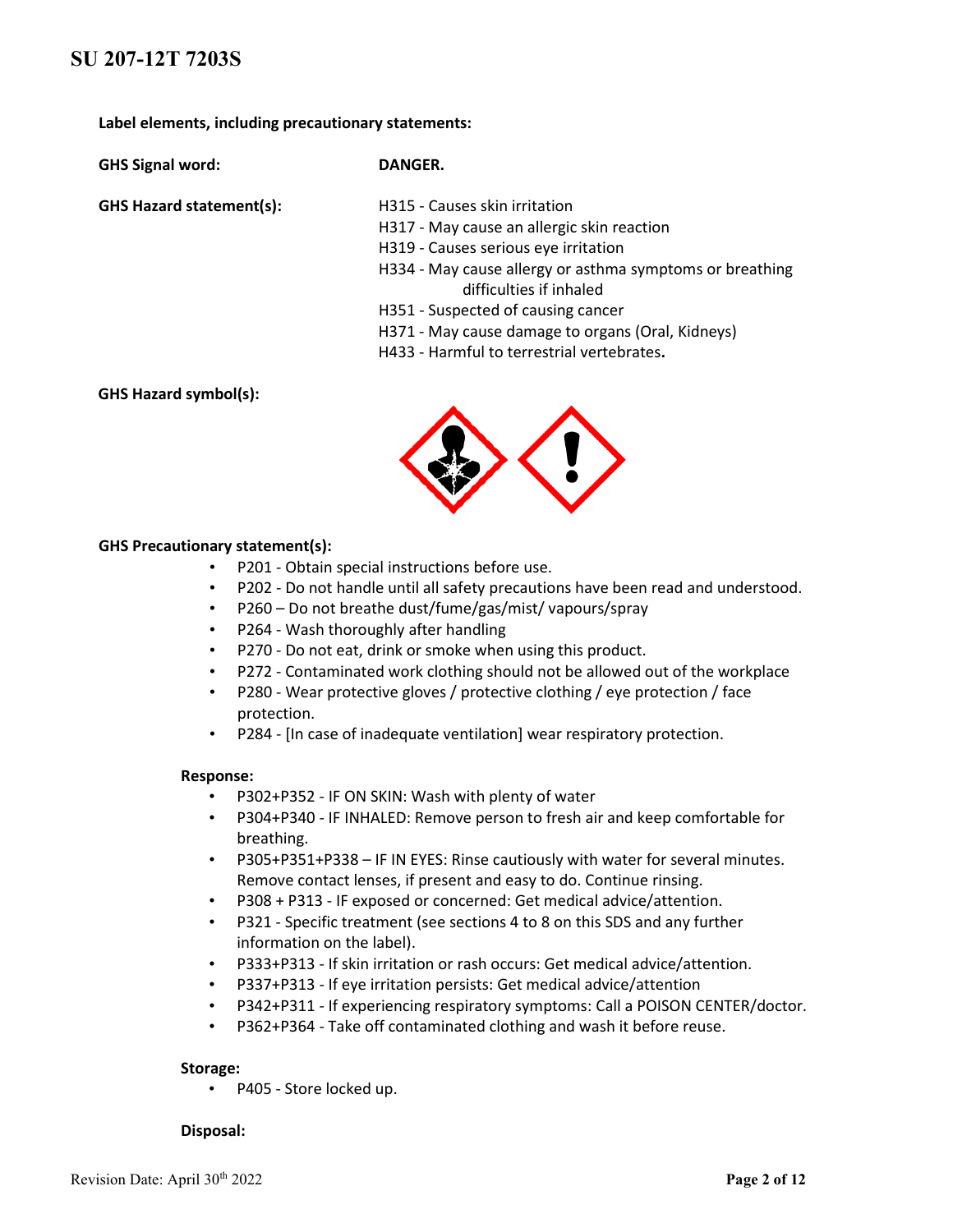• P501 - Dispose of contents/container to an approved disposal site in accordance with local/regional/national/international regulations.

**Other hazards which do not result in classification:**  None known.

# **SECTION 3: Composition and information on ingredients**

### **Mixture:**

| <b>Chemical name</b>                         | CAS#           | Concentration<br>(weight %) |
|----------------------------------------------|----------------|-----------------------------|
| Glycerol, propoxylated                       | 25791-96-2     | $10 - 20%$                  |
| Diethylene Glycol-phthalic Anhydride Polymer | 32472-85-8     | $10 - 20%$                  |
| Diethylene glycol                            | 111-46-6       | $10 - 20%$                  |
| Dipropylene Glycol                           | 25265-71-8     | $5 - 10%$                   |
| <b>Ethylene Glycol</b>                       | $107 - 21 - 1$ | $1 - 5%$                    |
| 2,4'- Diphenyl Diisocyanate                  | 5873-54-1      | $1 - 5%$                    |
| 2,2'-Diphenylmethane Diisocyanate            | 2536-05-2      | $1 - 5%$                    |
| 4,4'-Diphenylmethane Diisocyanate            | 101-68-8       | $< 1\%$                     |

The balance of the ingredients is not classified as hazardous or are below the concentration limit to be classified as hazardous, under the criteria of Hazardous Substances (Hazard Classification) Notice 2020.

The specific chemical identity and/or exact percentage (concentration) of composition has been withheld as a trade secret due to the proprietary nature of some of the components.

# **SECTION 4: First-aid measures**

# **Description of necessary first aid measures:**

**Inhalation:** Remove to fresh air. Perform artificial respiration if breathing has stopped. When breathing is difficult, properly trained personnel may administer oxygen. Keep affected person warm and at rest. Obtain medical attention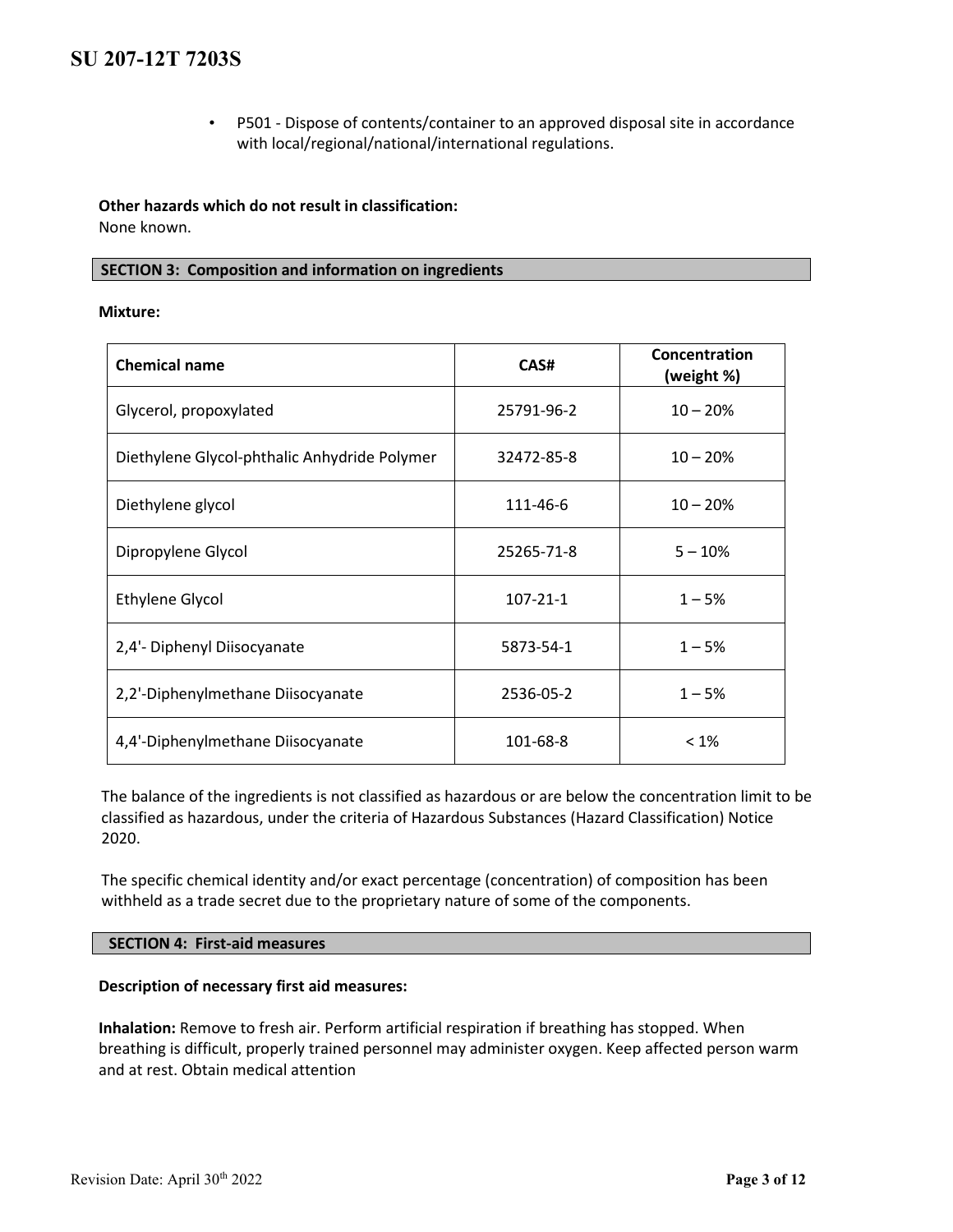**Skin contact:** Wash with plenty of water. Remove contaminated clothing. If skin irritation occurs, get medical attention. Launder contaminated clothing before reuse.

**Eye contact:** In case of eye contact, remove contact lenses and rinse immediately with plenty of water, including under the eyelids, for at least 15 mins. Get medical attention.

**Ingestion:** Do not induce vomiting. Never give anything by mouth to an unconscious person. Obtain medical attention immediately.

**Symptoms caused by exposure:** Causes skin irritation. May cause an allergic skin reaction. Causes serious eye irritation. May cause allergy or asthma symptoms or breathing difficulties if inhaled. Suspected of causing cancer. May cause damage to the kidneys when swallowed.

**Medical attention and special treatment:** If any symptoms are observed, contact a physician and give them this SDS sheet.

### **SECTION 5: Fire-fighting measures**

**Suitable extinguishing equipment:** Not combustible. Use water spray, alcohol-resistant foam, dry chemical or carbon dioxide as suitable for surrounding materials. **Unsuitable extinguishing media:** Do not use direct streams of water.

### **Specific hazards arising from the chemical:**

Not expected to be flammable.

Hazardous combustion products include CO (Carbon Monoxide), CO2 (Carbon Dioxide), toxic and irritating gases.

# **Special protective equipment and precautions for fire fighters:**

Avoid breathing irritating and potentially toxic fumes. Fire-fighters should wear self-contained breathing apparatus and protective clothing. Fight fire from a protected location. In addition, wear other appropriate protective equipment as conditions warrant (see Section 8). Equipment should be decontaminated after use.

#### **HAZCHEM Code:**

Not applicable. Not hazardous for transport.

# **SECTION 6: Spillage, accidental release measures**

# **Personal precautions, protective equipment and emergency procedures:**

Protect people. Isolate area to prevent exposure to chemicals. Avoid breathing vapours, mist or gas. Ensure adequate ventilation. Avoid contact with skin and eyes. Stop leak if it can be done safely. Wash exposed body areas thoroughly after handling. Wear appropriate protective equipment, such as gloves, goggles and protective clothing, as conditions warrant (see Section 8). See Sections 2 and 7 for additional information on hazards and precautionary measures.

# **Environmental precautions:**

Prevent further leakage or spillage if safe to do so. Do not let product enter drains.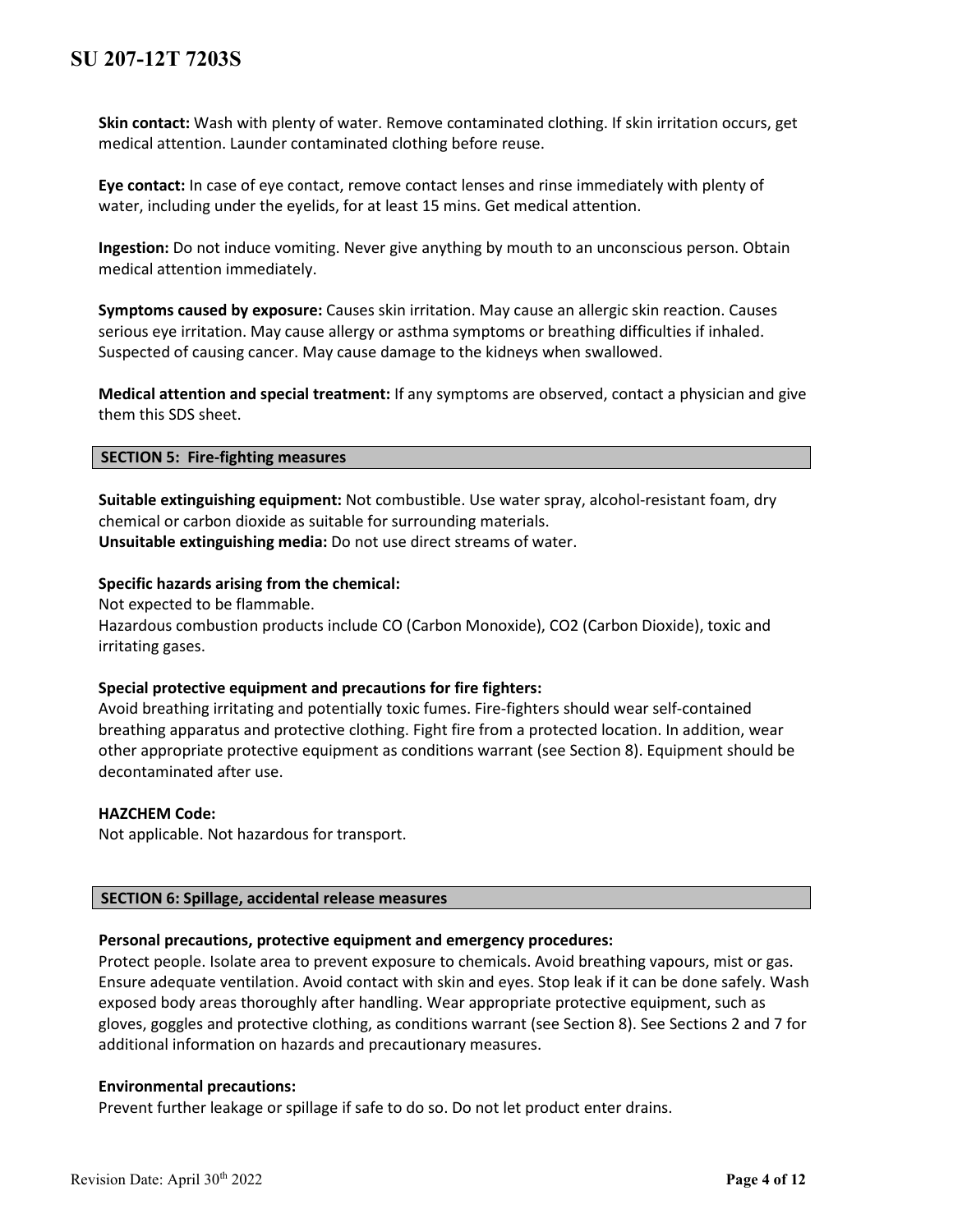# **Methods and materials for containment and cleaning up:**

Pick up and arrange disposal without creating dust. Sweep up and shovel. Keep in suitable, closed containers for disposal.

# **SECTION 7: Handling and storage**

**Precautions for safe handling:** Avoid breathing vapours, mist, dust or gas. Ensure adequate ventilation. Evacuate personnel to safe areas. Keep out of the reach of children. Keep away from food and drinks. Wear appropriate protective equipment, such as gloves, goggles and protective clothing, as conditions warrant (see Section 8). See Sections 2 and 7 for additional information on hazards and precautionary measures.

**Conditions for safe storage, including any incompatibles:** Keep product in a dry, cool place. Keep away from incompatible materials (see Section 10) and food / feedstuffs. Protect container(s) against physical damage, heat and moisture. Do not allow material to contaminate ground water system. Prevent product from entering drains.

### **SECTION 8: Exposure controls and personal protection**

| <b>Substance</b>                                | <b>New Zealand - Workplace Exposure Limits</b>                                 |                         |
|-------------------------------------------------|--------------------------------------------------------------------------------|-------------------------|
|                                                 | TWA (8 hour)                                                                   | <b>STEL (15 min)</b>    |
| Glycerol, propoxylated                          | None known                                                                     | None known              |
| Diethylene Glycol-phthalic<br>Anhydride Polymer | None known                                                                     | None known              |
| Diethylene glycol                               | 23 ppm TWA<br>101 mg/m3 TWA                                                    | None known              |
| Dipropylene Glycol                              | None known                                                                     | None known              |
| <b>Ethylene Glycol</b>                          | 50 ppm Ceiling (mist and<br>vapour);<br>127 mg/m3 Ceiling (mist and<br>vapour) | None known              |
| 2,4'- Diphenyl Diisocyanate                     | None known                                                                     | None known              |
| 2,2'-Diphenylmethane<br>Diisocyanate            | None known                                                                     | None known              |
| 4,4'-Diphenylmethane<br>Diisocyanate            | $0.02$ mg/m3                                                                   | $0.07 \,\mathrm{mg/m3}$ |

#### **Control parameters – exposure standards, biological monitoring**

**Appropriate engineering controls:** Provide general or local exhaust ventilation systems to maintain airborne concentrations below the exposure limits. Local exhaust ventilation is preferred because it prevents contaminant dispersion into the work area by controlling it at its source.

# **Personal protective equipment (PPE):**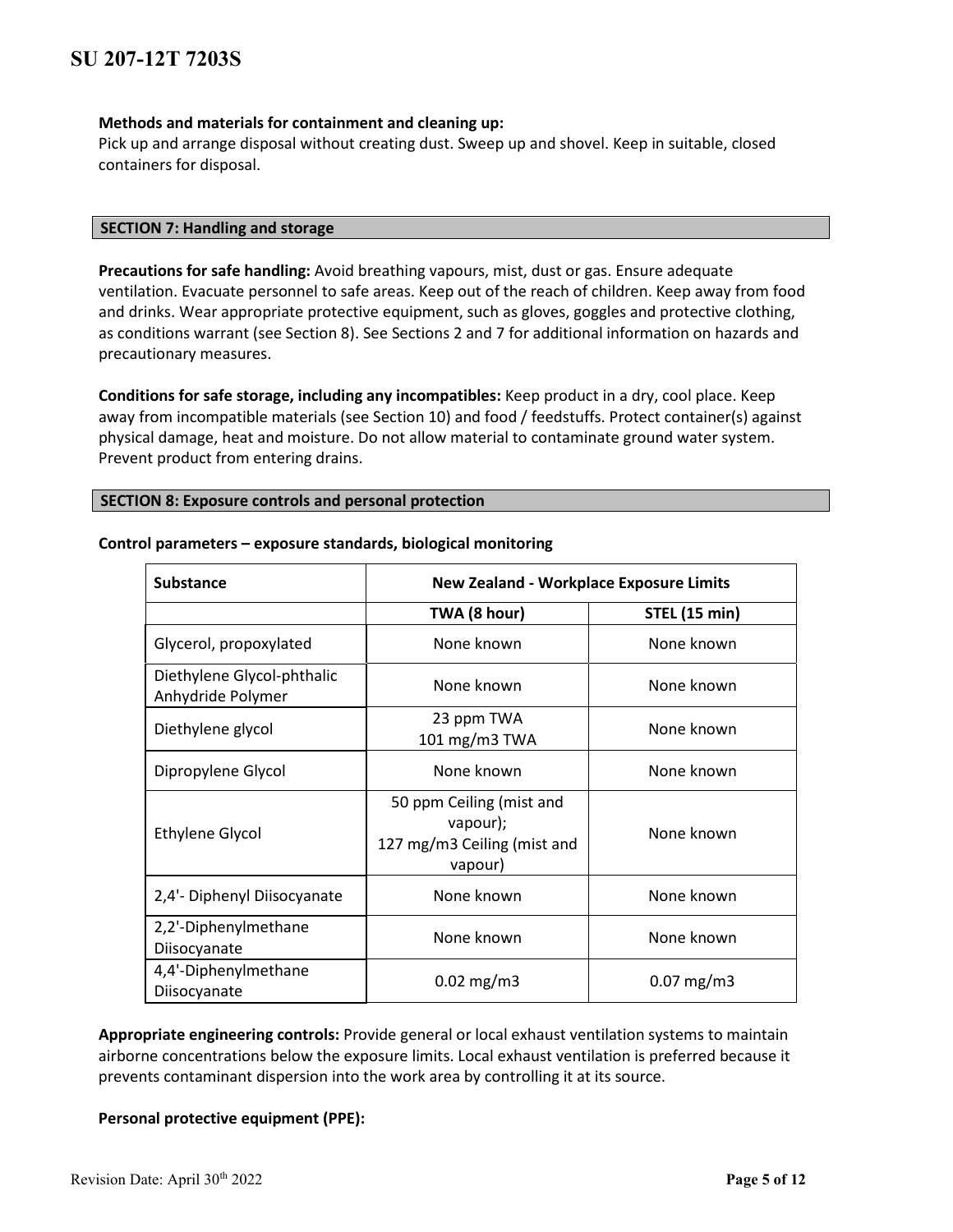**Eye and face protection:** Wear safety glasses with side shields. Use equipment for eye protection tested and approved under appropriate government standards such as EN 166.

**Skin protection:** Handle with chemical resistant gloves such as nitrile rubber. Gloves must be inspected prior to use. Use proper glove removal technique (without touching glove's outer surface) to avoid skin contact with this product. Dispose of contaminated gloves after use in accordance with applicable laws and good laboratory practices. Wash and dry hands. Wear impervious clothing. The type of protective equipment must be selected according to the concentration and amount of the dangerous substance at the specific workplace.

**Respiratory protection:** Where risk assessment shows air-purifying respirators are appropriate use a full-face particle respirator type P3 (EN 143) respirator cartridges as a backup to engineering controls. If the respirator is the sole means of protection, use a full-face supplied air respirator. Use respirators and components tested and approved under appropriate government standards such as CEN (EU).

**Thermal hazards:** None known.

| Appearance:                                  | Clear                           |
|----------------------------------------------|---------------------------------|
| <b>Physical state:</b>                       | Liquid                          |
| Colour:                                      | Purple to Black                 |
| Odour:                                       | Slight                          |
| <b>Odour threshold:</b>                      | Not available                   |
| pH:                                          | Not available                   |
| Melting point/freezing point:                | Not available                   |
| <b>Boiling point and boiling range:</b>      | Not available                   |
| Flash point:                                 | >93.3°C (>199.9°F) (closed cup) |
| <b>Evaporation rate:</b>                     | Not available                   |
| Flammability:                                | Not applicable                  |
| Upper/lower flammability or explosive limits |                                 |
| Flammability limit - lower %):               | Not available                   |
| Flammability limit - upper (%):              | Not available                   |
| Explosive limit - lower (%):                 | Not available                   |
| Explosive limit - upper (%):                 | Not available                   |
| Vapour pressure:                             | Not available                   |
| Vapour density:                              | Not available                   |
| <b>Relative density:</b>                     | Not available                   |
| Solubility:                                  | Not available                   |
| Partition coefficient: n-octanol/water:      | Not available                   |
| Auto-ignition temperature:                   | Not available                   |
| <b>Decomposition temperature:</b>            | Not available                   |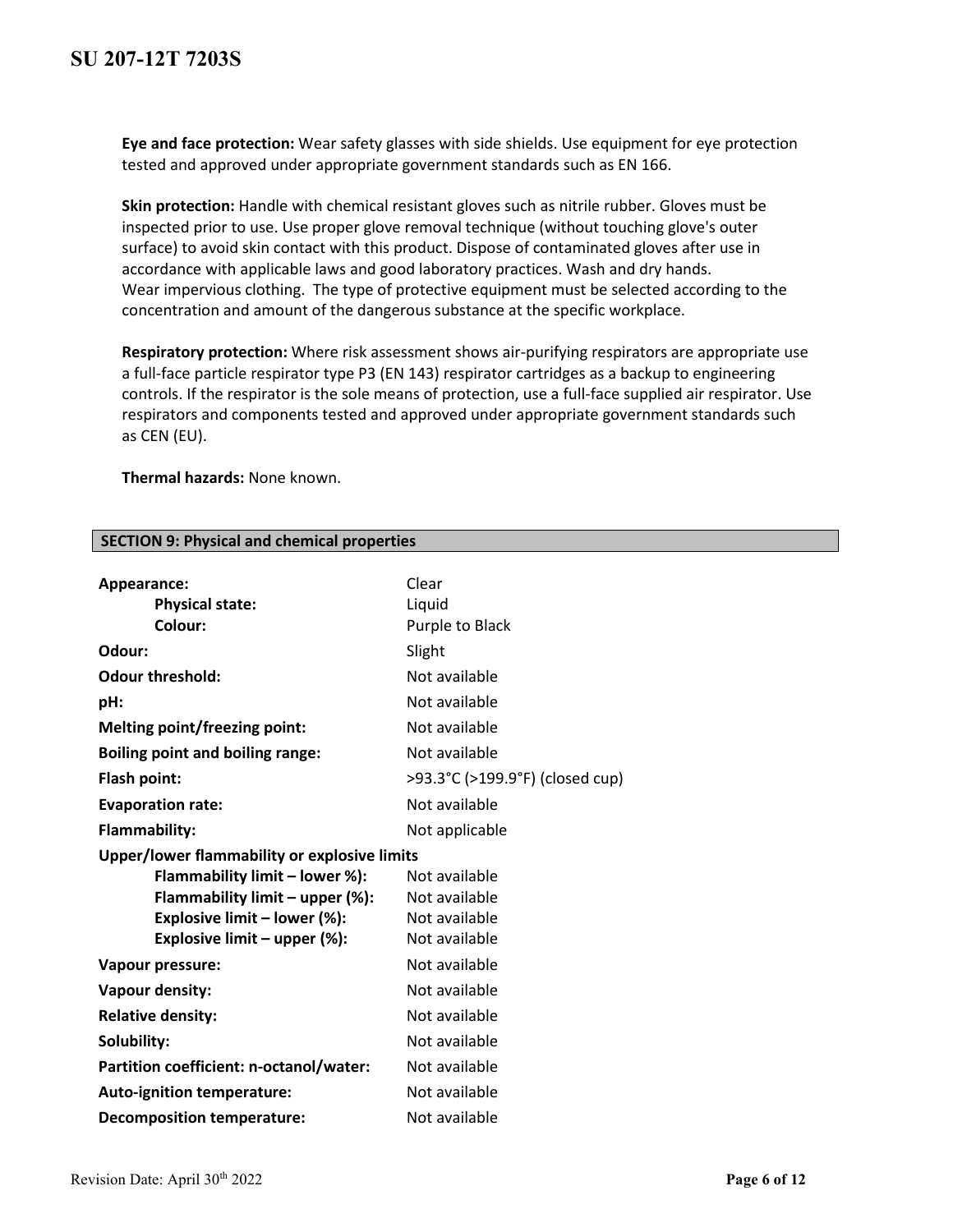**Viscosity:** Not available

# **SECTION 10: Stability and reactivity**

| <b>Reactivity:</b>                                                                         | Not expected to be reactive                                                                                        |
|--------------------------------------------------------------------------------------------|--------------------------------------------------------------------------------------------------------------------|
| <b>Chemical stability:</b>                                                                 | Material is stable under normal conditions.                                                                        |
| <b>Conditions to avoid:</b><br>Incompatible materials and possible<br>hazardous reactions: | Exposure to moisture.<br>Avoid contact with strong oxidizing agents.                                               |
| <b>Hazardous decomposition products:</b>                                                   | If involved in a fire, CO (Carbon Monoxide), CO2 (Carbon<br>Dioxide), toxic and irritating gases may be generated. |

# **SECTION 11: Toxicological information**

# **Information on routes of exposure:**

| Inhalation:    | Expected to be a route of entry.               |
|----------------|------------------------------------------------|
| Ingestion:     | Expected to be a route of entry.               |
| Skin:          | Expected to be a route of entry.               |
| Eyes:          | Expected to be a route of entry.               |
| Target Organs: | Kidneys, skin, eyes. respiratory system, lungs |

### **Symptoms related to exposure:**

Causes skin irritation. May cause an allergic skin reaction. Causes serious eye irritation. May cause allergy or asthma symptoms or breathing difficulties if inhaled. Suspected of causing cancer. May cause damage to the kidneys when swallowed.

# **Numerical measures of toxicity:**

### **Acute toxicity:**

| <b>Substance</b>                                | <b>Test Type (species)</b>        | Value             |
|-------------------------------------------------|-----------------------------------|-------------------|
| Glycerol, propoxylated                          | $LD_{50}$ Oral (Rat)              | > 2000 mg/kg      |
|                                                 | LD <sub>50</sub> Dermal (Rabbit)  | > 2000 mg/kg      |
|                                                 | LC <sub>50</sub> Inhalation (Rat) | No data available |
| Diethylene Glycol-phthalic<br>Anhydride Polymer | $LD_{50}$ Oral (Rat)              | No data available |
|                                                 | LD <sub>50</sub> Dermal (Rabbit)  | > 2000 mg/kg      |
|                                                 | $LC_{50}$ Inhalation (Rat)        | No data available |
| Diethylene glycol                               | $LD_{50}$ Oral (Rat)              | 12565 mg/kg       |
|                                                 | $LD_{50}$ Dermal (Rabbit)         | 11890 mg/kg       |
|                                                 | $LC_{50}$ Inhalation (Rat)        | $>$ 4600 mg/m3 4h |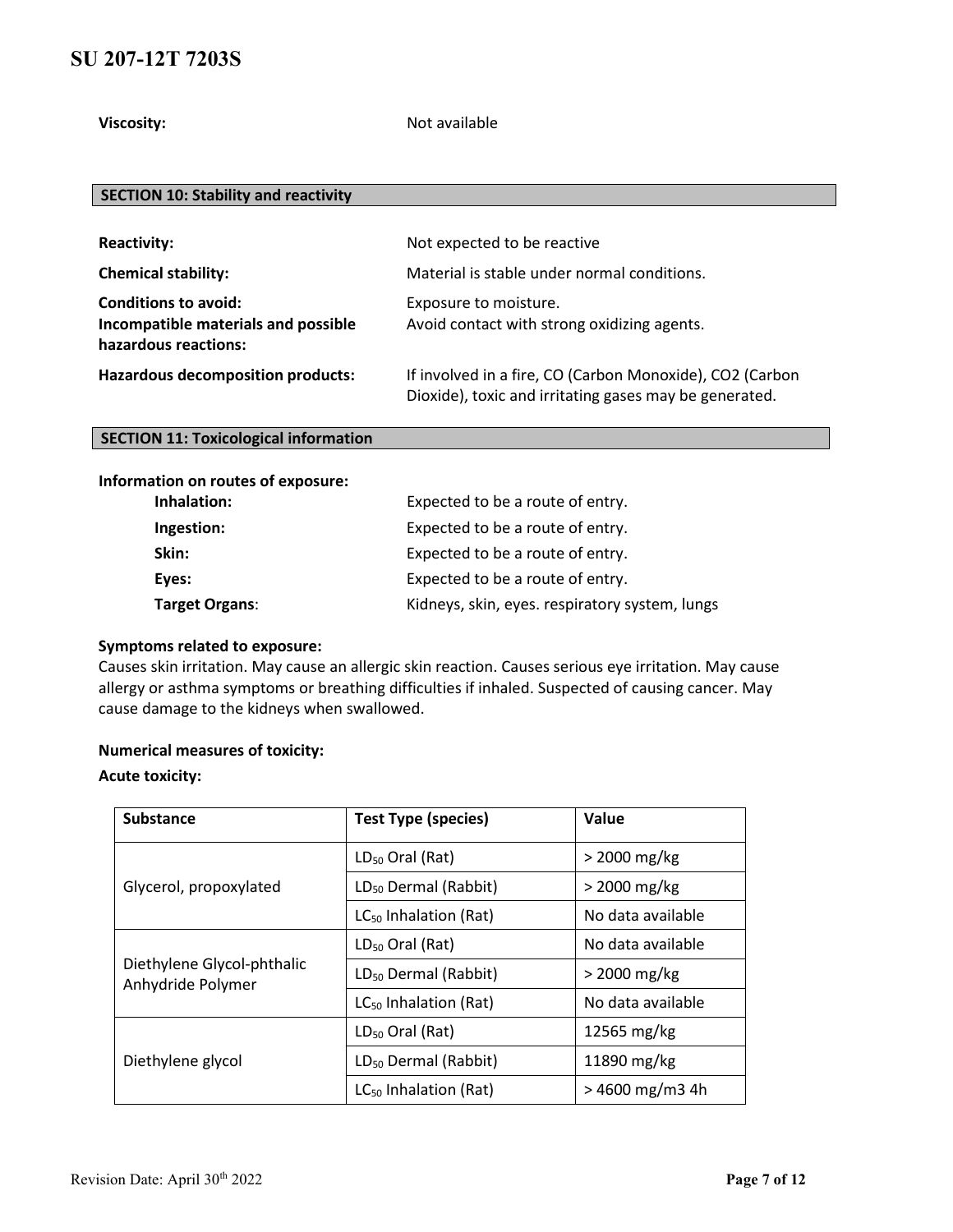| Dipropylene Glycol                   | LD <sub>50</sub> Oral (Rat)       | 14850 mg/kg                 |
|--------------------------------------|-----------------------------------|-----------------------------|
|                                      | LD <sub>50</sub> Dermal (Rabbit)  | > 5010 mg/kg                |
|                                      | LC <sub>50</sub> Inhalation (Rat) | $>$ 2.34 mg/L 4h            |
|                                      | $LD_{50}$ Oral (Rat)              | 4700 mg/kg                  |
| <b>Ethylene Glycol</b>               | LD <sub>50</sub> Dermal (Rabbit)  | 10600 mg/kg                 |
|                                      | $LC_{50}$ Inhalation (Rat)        | > 2.5 mg/L 6h               |
| 2,4'- Diphenyl Diisocyanate          | $LD_{50}$ Oral (Rat)              | > 2000 mg/kg                |
|                                      | LD <sub>50</sub> Dermal (Rabbit)  | > 9400 mg/kg                |
|                                      | LC <sub>50</sub> Inhalation (Rat) | 387.46 mg/m <sup>3</sup>    |
| 2,2'-Diphenylmethane<br>Diisocyanate | $LD_{50}$ Oral (Rat)              | > 2000 mg/kg                |
|                                      | LD <sub>50</sub> Dermal (Rabbit)  | > 9400 mg/kg                |
|                                      | $LC_{50}$ Inhalation (Rat)        | 685.75 mg/m <sup>3</sup>    |
| 4,4'-Diphenylmethane<br>Diisocyanate | LD <sub>50</sub> Oral (Rat)       | 31600 mg/kg                 |
|                                      | LD <sub>50</sub> Dermal (Rabbit)  | > 10000 mg/kg               |
|                                      | LC <sub>50</sub> Inhalation (Rat) | 367.95 mg/m <sup>3</sup> 4h |

| <b>Skin corrosion/irritation:</b>                                  | Causes skin irritation.                                                                                           |
|--------------------------------------------------------------------|-------------------------------------------------------------------------------------------------------------------|
| Serious eye damage/irritation:                                     | Contact with eyes may cause serious eye irritation.                                                               |
| <b>Respiratory or skin sensitization:</b>                          | May cause allergy or asthma symptoms or breathing<br>difficulties if inhaled. May cause an allergic skin reaction |
| <b>Germ cell mutagenicity:</b>                                     | Not expected to cause germ cell mutagenicity.                                                                     |
| Carcinogenicity:                                                   | Suspected of causing cancer.                                                                                      |
| <b>Reproductive toxicity:</b>                                      | Not expected to cause reproductive toxicity.                                                                      |
| Specific target organ toxicity (STOT) -<br>Single exposure:        | May cause damage to the kidneys when swallowed after<br>a single exposure.                                        |
| Specific target organ toxicity (STOT) -<br><b>Repeat exposure:</b> | Not expected to cause Specific target organ toxicity after<br>repeated exposure.                                  |
| <b>Aspiration hazard:</b>                                          | Not expected to be an aspiration hazard.                                                                          |

# **Immediate, delayed and chronic health effects from exposure:**

Causes skin irritation. May cause an allergic skin reaction. Causes serious eye irritation. May cause allergy or asthma symptoms or breathing difficulties if inhaled. Suspected of causing cancer. May cause damage to the kidneys when swallowed.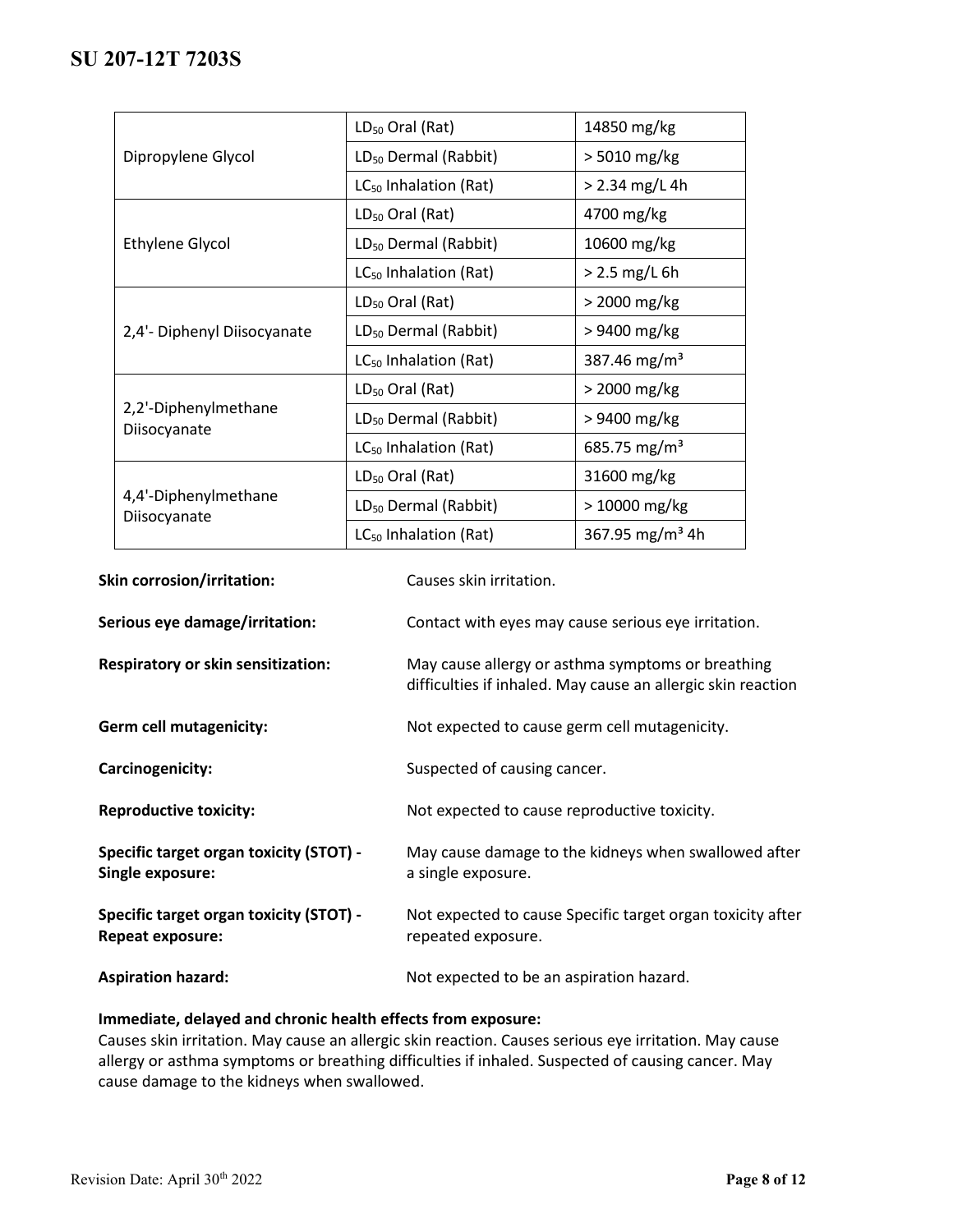# **SECTION 12: Ecological information**

# **Ecotoxicity:** Harmful to terrestrial vertebrates

| <b>Substance</b>                            | <b>Test Type</b> | <b>Species</b>                           | Value                  |
|---------------------------------------------|------------------|------------------------------------------|------------------------|
| Glycerol,<br>propoxylated                   | $LC_{50}$        | Fish                                     | No data available      |
|                                             | EC <sub>50</sub> | Daphnia magna                            | No data available      |
|                                             | EC <sub>50</sub> | Algae                                    | No data available      |
| Diethylene Glycol-                          | $LC_{50}$        | Fish                                     | No data available      |
| phthalic Anhydride                          | EC <sub>50</sub> | Daphnia magna                            | No data available      |
| Polymer                                     | EC <sub>50</sub> | Algae                                    | No data available      |
|                                             | $LC_{50}$        | Fish - Pimephales promelas               | 75200 magna mg/l - 96h |
| Diethylene glycol                           | $LC_{50}$        | Daphnia magna-water flea                 | 84000 mg/l - 48 h      |
|                                             | EC <sub>50</sub> | Algae                                    | No data available      |
| Dipropylene Glycol                          | $LC_{50}$        | <b>Fish Carassius auratus</b>            | > 5000 mg/L 24h        |
|                                             | EC <sub>50</sub> | Daphnia magna                            | > 100 mg/l 48h         |
|                                             | EC <sub>50</sub> | Algae Desmodesmus<br>subspicatus         | > 100 mg/l 72h         |
| <b>Ethylene Glycol</b>                      | $LC_{50}$        | Fish Poecilia reticulata                 | 16000 mg/L 96h         |
|                                             | EC <sub>50</sub> | Daphnia magna                            | 46300 mg/L 48h         |
|                                             | EC <sub>50</sub> | Algae Pseudokirchneriella<br>subcapitata | 6500 - 13000 mg/L 96h  |
|                                             | LC <sub>50</sub> | Fish                                     | > 100 mg/L 96h         |
| 2,4'- Diphenyl<br>Diisocyanate              | $EL_{50}$        | Daphnia magna                            | 3.7 mg/L 48h           |
|                                             | EC <sub>50</sub> | Algae                                    | > 100 mg/L 72h         |
| $2,2'$ -<br>Diphenylmethane<br>Diisocyanate | $LC_{50}$        | Fish                                     | > 100 mg/L 96h         |
|                                             | EC <sub>50</sub> | Daphnia magna                            | 3.7 mg/L 48h           |
|                                             | EC <sub>50</sub> | Algae                                    | > 100 mg/L 72h         |
| $4,4'$ -                                    | LC <sub>50</sub> | Fish                                     | No data available      |
| Diphenylmethane                             | EC <sub>50</sub> | Daphnia magna                            | No data available      |
| Diisocyanate                                | EC <sub>50</sub> | Algae                                    | No data available      |

**Persistence and Degradability:** Not established.

**Bioaccumulative Potential:** Not established.

**Mobility in Soil:** Not established.

**Other adverse effects:** Harmful to terrestrial vertebrates.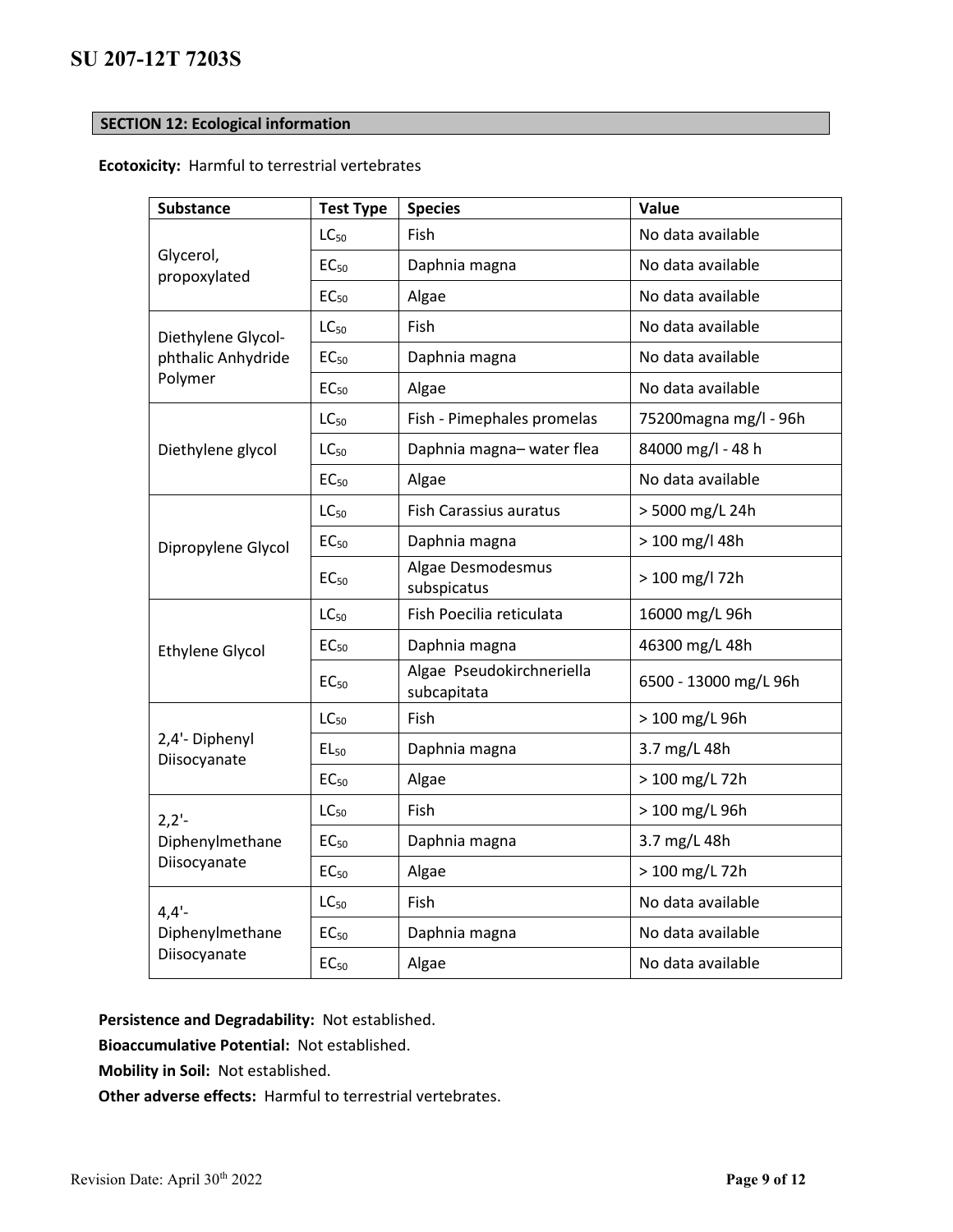# **SECTION 13: Disposal considerations**

# **Safe handling and disposal methods:**

Contact your supplier or a licensed contractor for detailed recommendations. Follow applicable national and local regulations.

#### **Disposal of any contaminated packaging:**

Contaminated packaging may contain residues of product. Dispose of in the same manner as product. Comply with applicable local, national or international regulations concerning solid or hazardous waste disposal and/or container disposal.

# **SECTION 14: Transport Information**

| Dangerous Goods 2005 (Rule 45001/1) incorporating the UN Recommendations on the Transport of<br>Dangerous Goods - Model Regulations:<br><b>UN Number:</b><br>Not classified as hazardous for transport<br>Proper shipping name or<br><b>Technical Name:</b><br>Not applicable<br>Transport hazard class:<br>Not applicable<br>Packing group:<br>Not applicable |                                                                                                 |  |
|----------------------------------------------------------------------------------------------------------------------------------------------------------------------------------------------------------------------------------------------------------------------------------------------------------------------------------------------------------------|-------------------------------------------------------------------------------------------------|--|
| <b>IMDG</b> (Transport by sea)<br><b>UN Number:</b><br>Proper shipping name or<br><b>Technical Name:</b><br>Transport hazard class:<br>Packing group:                                                                                                                                                                                                          | Not classified as hazardous for transport<br>Not applicable<br>Not applicable<br>Not applicable |  |
| IATA (Transport by air)<br><b>UN Number:</b><br>Proper shipping name or<br><b>Technical Name:</b><br>Transport hazard class:<br>Packing group:                                                                                                                                                                                                                 | Not classified as hazardous for transport<br>Not applicable<br>Not applicable<br>Not applicable |  |
| <b>Environmental hazards for Transport Purposes:</b><br>Marine pollutant: No                                                                                                                                                                                                                                                                                   |                                                                                                 |  |
| <b>Special precautions for user:</b><br>No data available<br><b>HAZCHEM or Emergency Action Code:</b><br>Not applicable                                                                                                                                                                                                                                        |                                                                                                 |  |
| <b>SECTION 15: Regulatory Information</b>                                                                                                                                                                                                                                                                                                                      |                                                                                                 |  |

**New Zealand - Inventory of Chemicals (NZIoC)**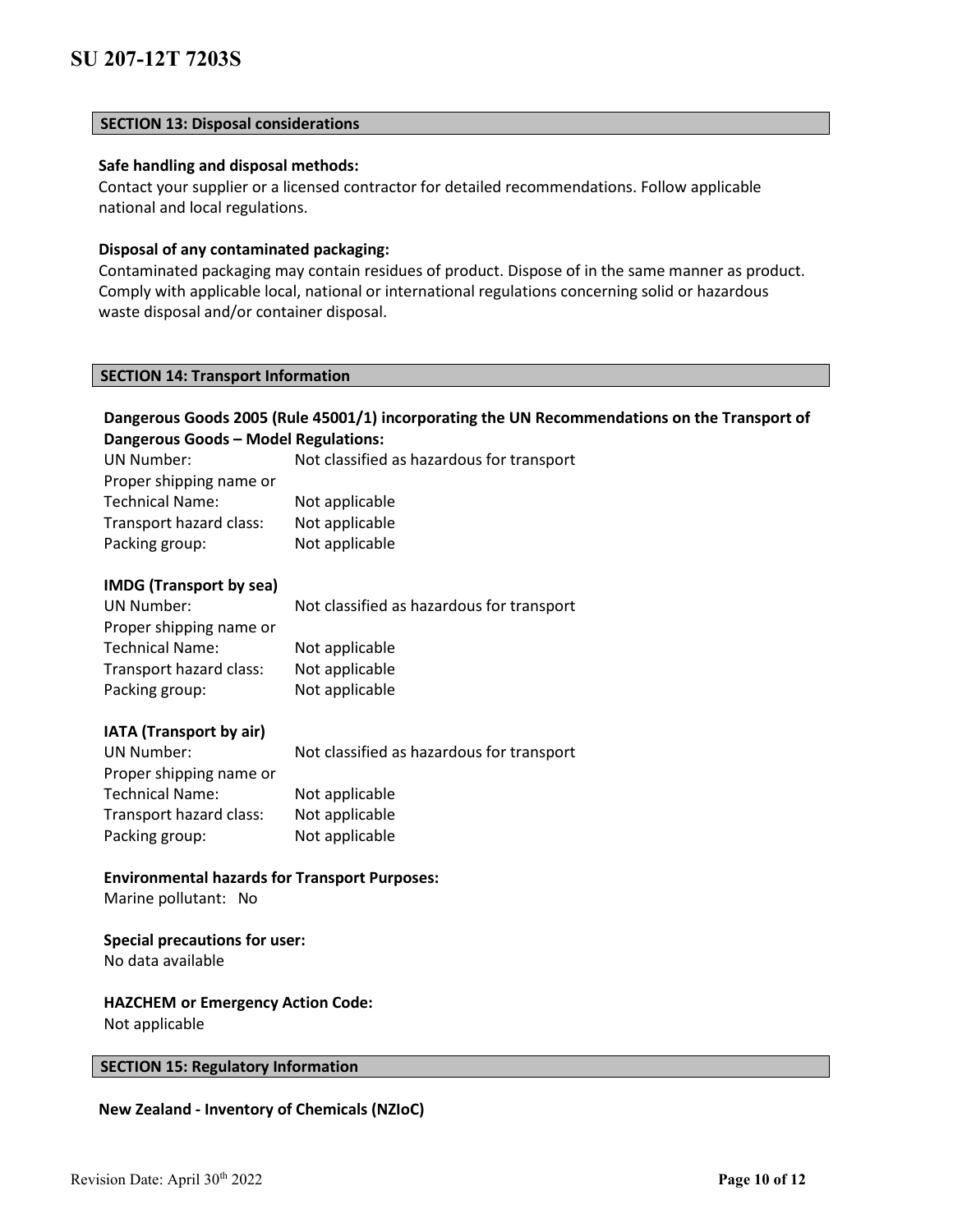| <b>Chemical Name</b>                            | <b>CAS Number</b> | <b>NZIOC</b>                                                                                                                               |
|-------------------------------------------------|-------------------|--------------------------------------------------------------------------------------------------------------------------------------------|
| Glycerol, propoxylated                          | 25791-96-2        | HSNO Approval: HSR006700                                                                                                                   |
| Diethylene Glycol-phthalic<br>Anhydride Polymer | 32472-85-8        | May be used as a component in a product<br>covered by a group standard but it is not<br>approved for use as a chemical in its own<br>right |
| Diethylene glycol                               | 111-46-6          | HSNO Approval: HSR002709                                                                                                                   |
| Dipropylene Glycol                              | 25265-71-8        | HSNO Approval: HSR003052                                                                                                                   |
| <b>Ethylene Glycol</b>                          | $107 - 21 - 1$    | HSNO Approval: HSR001534                                                                                                                   |
| 2,4'- Diphenyl Diisocyanate                     | 5873-54-1         | May be used as a component in a product<br>covered by a group standard but it is not<br>approved for use as a chemical in its own<br>right |
| 2,2'-Diphenylmethane<br>Diisocyanate            | 2536-05-2         | May be used as a component in a product<br>covered by a group standard but it is not<br>approved for use as a chemical in its own<br>right |
| 4,4'-Diphenylmethane<br>Diisocyanate            | 101-68-8          | May be used as a component in a product<br>covered by a group standard but it is not<br>approved for use as a chemical in its own<br>right |

# **New Zealand - GHS Classifications - HSNO Chemical Classification Information Database (CCID)**

| <b>Chemical Name</b>                            | <b>CAS Number</b> | <b>CCID</b>                                                                                                                                                                                                                                                                                                                                                                                                                                         |
|-------------------------------------------------|-------------------|-----------------------------------------------------------------------------------------------------------------------------------------------------------------------------------------------------------------------------------------------------------------------------------------------------------------------------------------------------------------------------------------------------------------------------------------------------|
| Glycerol, propoxylated                          | 25791-96-2        | 6.4A (Approval number: HSR006700)                                                                                                                                                                                                                                                                                                                                                                                                                   |
| Diethylene Glycol-phthalic<br>Anhydride Polymer | 32472-85-8        | None known                                                                                                                                                                                                                                                                                                                                                                                                                                          |
| Diethylene glycol                               | 111-46-6          | 6.1E oral, 6.9B oral (Approval number:<br>HSR002709)                                                                                                                                                                                                                                                                                                                                                                                                |
| Dipropylene Glycol                              | 25265-71-8        | 6.3B, 6.4A (>10% in a non hazardous diluent,<br>Approval number: HSR006686); 6.3B, 6.4A<br>(Approval number: HSR003052)                                                                                                                                                                                                                                                                                                                             |
| <b>Ethylene Glycol</b>                          | $107 - 21 - 1$    | 6.1D oral, 6.4A, 6.9A oral, 9.3C (Approval<br>number: HSR001534); 6.4A, 6.9A oral (>10-<br>25% in a non hazardous diluent, Approval<br>number: HSR006383, listed under Ethylene<br>glycol); 6.9B oral (>1-10% in a non hazardous<br>diluent, Approval number: HSR006384, listed<br>under Ethylene glycol); 6.1E oral, 6.4A, 6.9A<br>oral, 9.3C (>34-83% in a non hazardous<br>diluent, Approval number: HSR006385, listed<br>under Ethylene glycol) |
| 2,4'- Diphenyl Diisocyanate                     | 5873-54-1         | None known                                                                                                                                                                                                                                                                                                                                                                                                                                          |
| 2,2'-Diphenylmethane<br>Diisocyanate            | 2536-05-2         | None known                                                                                                                                                                                                                                                                                                                                                                                                                                          |